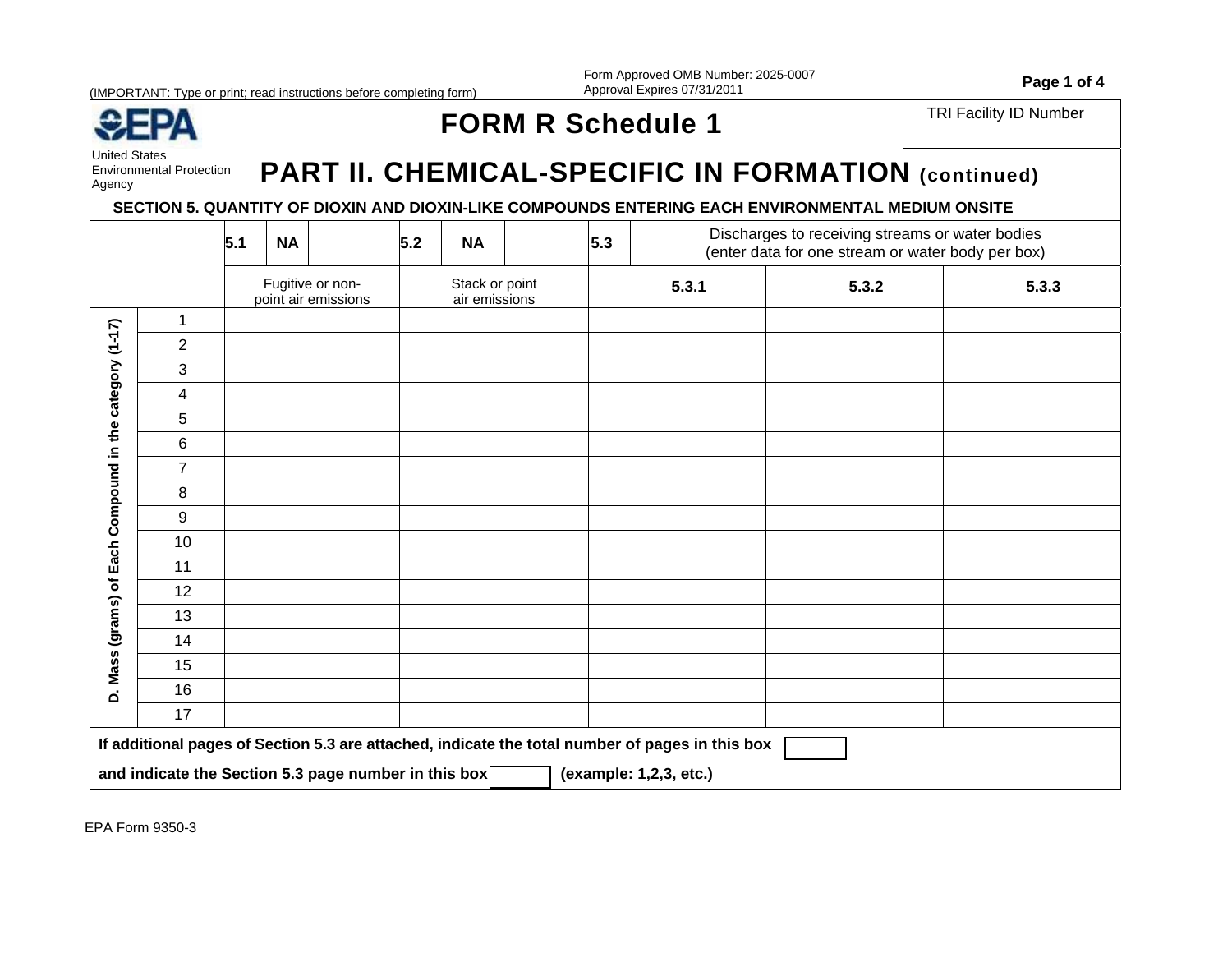(IMPORTANT: Type or print; read instructions before completing form)

Form Approved OMB Number: 2025-0007 Form Approved OMB Number: 2025-0007<br>Approval Expires 07/31/2011

### TRI Facility ID Number **FORM R Schedule 1**

## PART II. CHEMICAL-SPECIFIC IN FORMATION (continued)

**SECTION 5. QUANTITY OF DIOXIN AND DIOXIN-LIKE COMPOUNDS ENTERING EACH ENVIRONMENTAL MEDIUM ONSITE** 

|                                                      |                | Underground Injection                               |                                                                  |                              |           |                 |           |       |                 | 5.5 Disposal to land onsite                                    |           |                               |           |                |           |
|------------------------------------------------------|----------------|-----------------------------------------------------|------------------------------------------------------------------|------------------------------|-----------|-----------------|-----------|-------|-----------------|----------------------------------------------------------------|-----------|-------------------------------|-----------|----------------|-----------|
|                                                      |                | $5.4.1$ NA                                          | $5.4.2$ NA                                                       | 5.5.1.A                      | <b>NA</b> | 5.5.1.B         | <b>NA</b> | 5.5.2 | <b>NA</b>       | 5.5.3A                                                         | <b>NA</b> | 5.5.3B                        | <b>NA</b> | 5.5.4          | <b>NA</b> |
|                                                      |                | Underground<br>Injection onsite<br>to Class I Wells | Underground<br>Injection onsite<br>to Class II-V<br><b>Wells</b> | RCRA Subtitle C<br>landfills |           | Other landfills |           |       | Land treatment/ | RCRA Subtitle C<br>application farming surface<br>impoundments |           | Other surface<br>impoundments |           | Other disposal |           |
|                                                      | 1              |                                                     |                                                                  |                              |           |                 |           |       |                 |                                                                |           |                               |           |                |           |
| Mass (grams) of Each Compound in the category (1-17) | $\overline{c}$ |                                                     |                                                                  |                              |           |                 |           |       |                 |                                                                |           |                               |           |                |           |
|                                                      | 3              |                                                     |                                                                  |                              |           |                 |           |       |                 |                                                                |           |                               |           |                |           |
|                                                      | 4              |                                                     |                                                                  |                              |           |                 |           |       |                 |                                                                |           |                               |           |                |           |
|                                                      | 5              |                                                     |                                                                  |                              |           |                 |           |       |                 |                                                                |           |                               |           |                |           |
|                                                      | 6              |                                                     |                                                                  |                              |           |                 |           |       |                 |                                                                |           |                               |           |                |           |
|                                                      | $\overline{7}$ |                                                     |                                                                  |                              |           |                 |           |       |                 |                                                                |           |                               |           |                |           |
|                                                      | 8              |                                                     |                                                                  |                              |           |                 |           |       |                 |                                                                |           |                               |           |                |           |
|                                                      | 9              |                                                     |                                                                  |                              |           |                 |           |       |                 |                                                                |           |                               |           |                |           |
|                                                      | 10             |                                                     |                                                                  |                              |           |                 |           |       |                 |                                                                |           |                               |           |                |           |
|                                                      | 11             |                                                     |                                                                  |                              |           |                 |           |       |                 |                                                                |           |                               |           |                |           |
|                                                      | 12             |                                                     |                                                                  |                              |           |                 |           |       |                 |                                                                |           |                               |           |                |           |
|                                                      | 13             |                                                     |                                                                  |                              |           |                 |           |       |                 |                                                                |           |                               |           |                |           |
|                                                      | 14             |                                                     |                                                                  |                              |           |                 |           |       |                 |                                                                |           |                               |           |                |           |
|                                                      | 15             |                                                     |                                                                  |                              |           |                 |           |       |                 |                                                                |           |                               |           |                |           |
|                                                      | 16             |                                                     |                                                                  |                              |           |                 |           |       |                 |                                                                |           |                               |           |                |           |
| ن                                                    | 17             |                                                     |                                                                  |                              |           |                 |           |       |                 |                                                                |           |                               |           |                |           |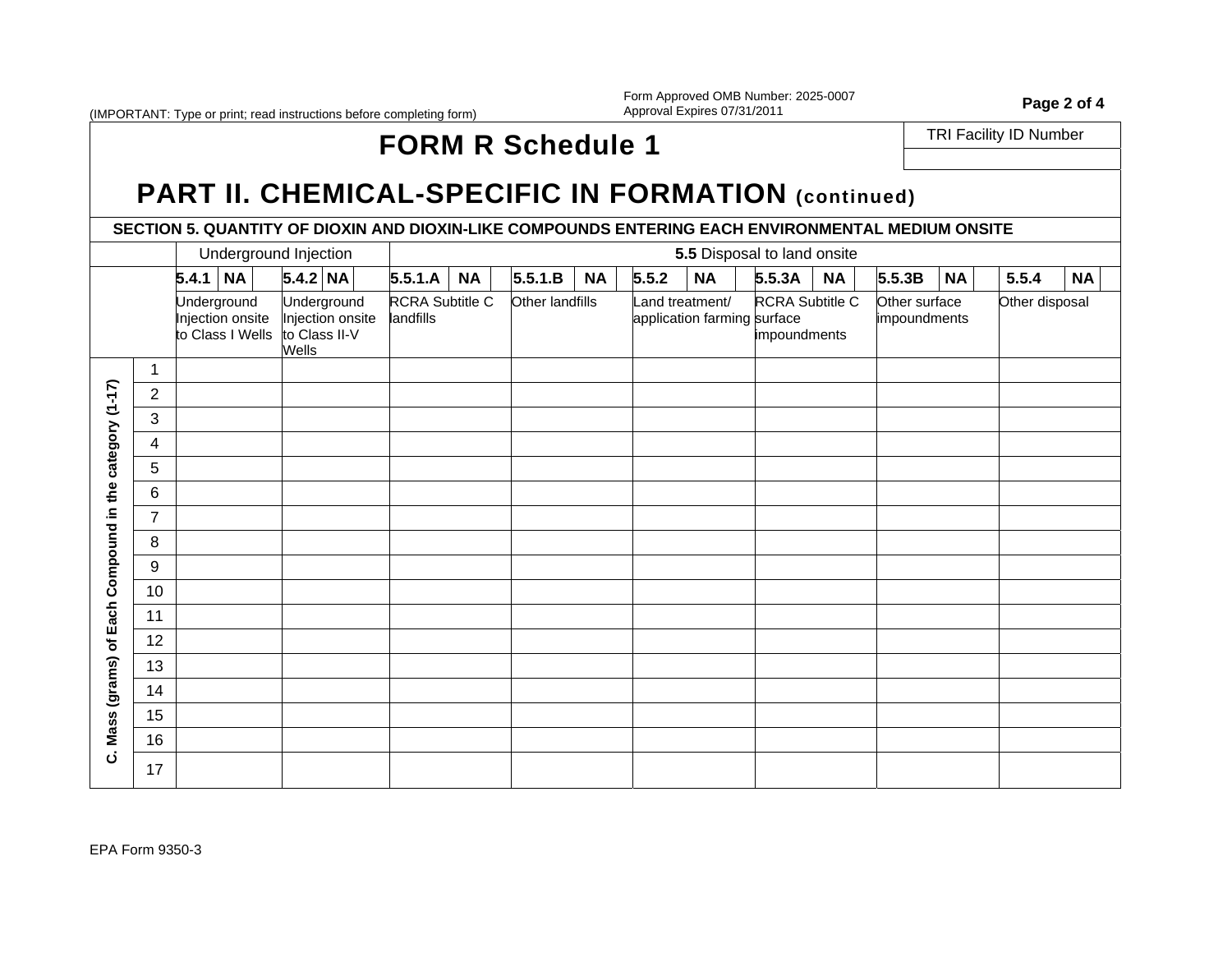# **FORM R Schedule 1** TRI Facility ID Number **PART II. CHEMICAL-SPECIFIC INFORMATION (continued)**

#### **SECTION 6. TRANSFERS OF DIOXIN AND DIOXIN-LIKE COMPOUNDS IN WASTES TO OFF-SITE LOCATIONS**

### **6.1 DISCHARGES TO PUBLICLY OWNED TREATMENT WORKS (POTWs)**

| 6.1.A.3 Mass (grams) of Each Compound in the Category (1-17) |                                 |                                                                                                 |    |                        |                                                         |                |                |    |  |  |  |  |  |  |  |
|--------------------------------------------------------------|---------------------------------|-------------------------------------------------------------------------------------------------|----|------------------------|---------------------------------------------------------|----------------|----------------|----|--|--|--|--|--|--|--|
| $\mathbf{1}$                                                 | $\overline{2}$                  | 3                                                                                               | 4  | 5                      | 6                                                       | $\overline{7}$ | 8              | 9  |  |  |  |  |  |  |  |
| 10                                                           | 11                              | 12                                                                                              | 13 | 14                     | 15                                                      | 16             | 17             |    |  |  |  |  |  |  |  |
|                                                              |                                 | <b>6.2 TRANSFERS TO OTHER OFF-SITE LOCATIONS</b>                                                |    |                        |                                                         |                |                |    |  |  |  |  |  |  |  |
| 6.2.                                                         |                                 |                                                                                                 |    |                        | D. Mass (grams) of Each Compound in the Category (1-17) |                |                |    |  |  |  |  |  |  |  |
| 1.                                                           | 7<br>6<br>3<br>1<br>5<br>8<br>2 |                                                                                                 |    |                        |                                                         |                |                |    |  |  |  |  |  |  |  |
| 9                                                            | 10                              | 11                                                                                              | 12 | 13                     | 14                                                      | 15             | 16             | 17 |  |  |  |  |  |  |  |
| 2.                                                           | 1                               | 2                                                                                               | 3  | 4                      | 5                                                       | 6              | 7              | 8  |  |  |  |  |  |  |  |
| 9                                                            | 10                              | 11                                                                                              | 12 | 13                     | 14                                                      | 15             | 16             | 17 |  |  |  |  |  |  |  |
| 3.                                                           | 1                               | 2                                                                                               | 3  | 4                      | 5                                                       | 6              | 7              | 8  |  |  |  |  |  |  |  |
| 9                                                            | 10                              | 11                                                                                              | 12 | 13                     | 14                                                      | 15             | 16             | 17 |  |  |  |  |  |  |  |
| 4.                                                           |                                 | 2                                                                                               | 3  | 4                      | 5                                                       | 6              | 7              | 8  |  |  |  |  |  |  |  |
| 9                                                            | 10                              | 11                                                                                              | 12 | 13                     | 14                                                      | 15             | 16             | 17 |  |  |  |  |  |  |  |
| 6.2.                                                         |                                 |                                                                                                 |    |                        | D. Mass (grams) of Each Compound in the Category (1-17) |                |                |    |  |  |  |  |  |  |  |
| 1.                                                           | 1                               | 2                                                                                               | 3  |                        | 5                                                       | 6              | $\overline{7}$ | 8  |  |  |  |  |  |  |  |
| 9                                                            | 10                              | 11                                                                                              | 12 | 13                     | 14                                                      | 15             | 16             | 17 |  |  |  |  |  |  |  |
| 2.                                                           | 1                               | 2                                                                                               | 3  | 4                      | 5                                                       | 6              | 7              | 8  |  |  |  |  |  |  |  |
| 9                                                            | 10                              | 11                                                                                              | 12 | 13                     | 14                                                      | 15             | 16             | 17 |  |  |  |  |  |  |  |
| 3.                                                           | 1                               | 2                                                                                               | 3  | 4                      | 5                                                       | 6              | 7              | 8  |  |  |  |  |  |  |  |
| 9                                                            | 10                              | 11                                                                                              | 12 | 13                     | 14                                                      | 15             | 16             | 17 |  |  |  |  |  |  |  |
| 4.                                                           |                                 | 2                                                                                               | 3  | 4                      | 5                                                       | 6              | 7              | 8  |  |  |  |  |  |  |  |
| 9                                                            | 10                              | 11                                                                                              | 12 | 13                     | 14                                                      | 15             | 16             | 17 |  |  |  |  |  |  |  |
|                                                              |                                 | If additional pages of Section 5.3 are attached, indicate the total number of pages in this box |    |                        |                                                         |                |                |    |  |  |  |  |  |  |  |
|                                                              |                                 | and indicate the Section 5.3 page number in this box                                            |    | (example: 1,2,3, etc.) |                                                         |                |                |    |  |  |  |  |  |  |  |
|                                                              |                                 |                                                                                                 |    |                        |                                                         |                |                |    |  |  |  |  |  |  |  |